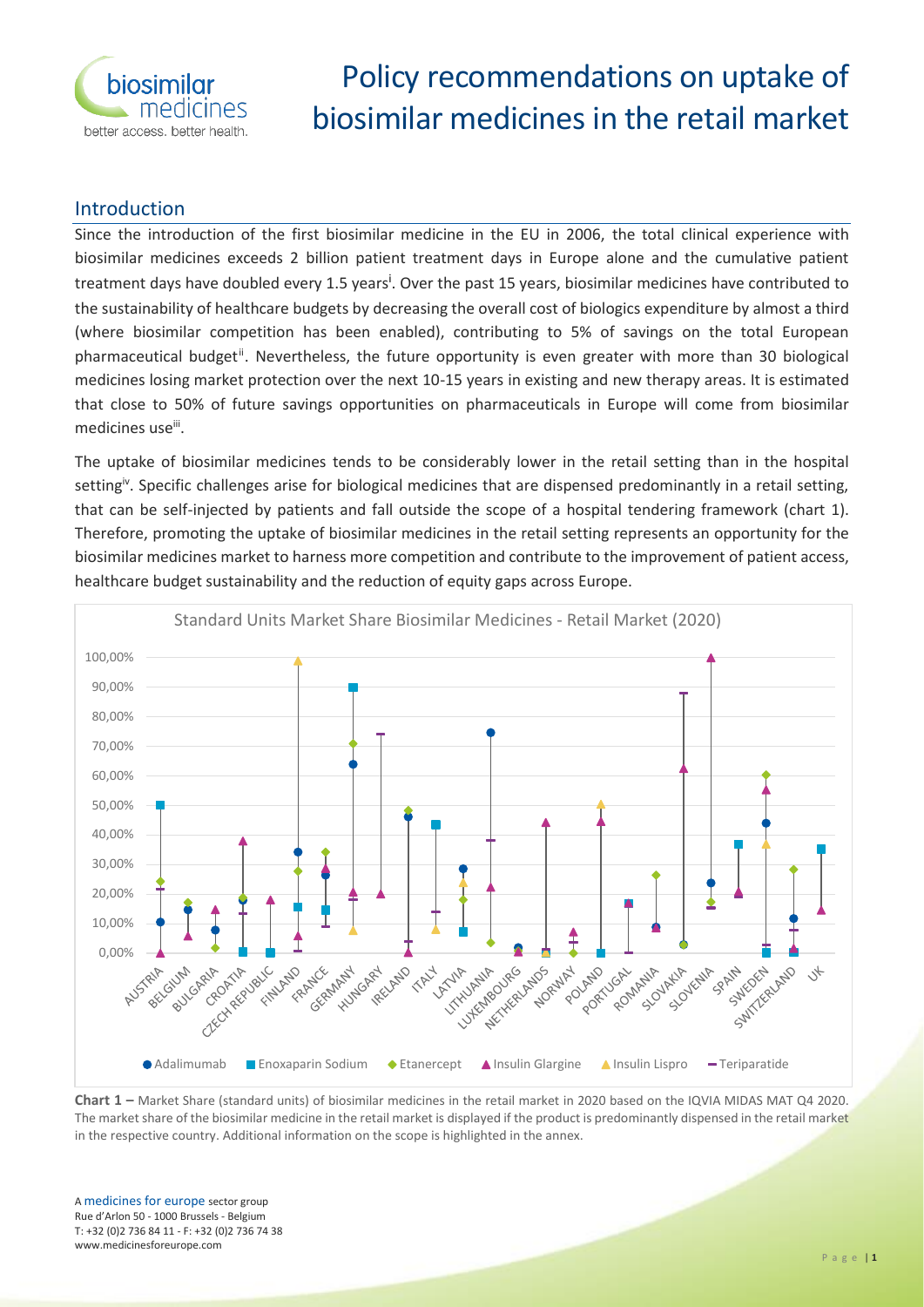

# Opportunity for healthcare systems and patients to benefit from biosimilar medicines

Even though the benefits that biosimilar medicines bring are considerable, not all European countries make the most of them, leading to a missed opportunity for savings in the country's healthcare system and for patients. In some cases, high uptake has been achieved as a result of clear payer-driven purchasing with volume guarantees and recommendations or strong preference for prescribing biosimilar products, including mechanisms to support the switch to biosimilar medicines. However, in many cases there is still a significant opportunity to increase the use of biosimilar medicines. If European countries had achieved a target biosimilar uptake level of 80% in 2020 in the retail market, at least an additional 340 million Euro would have been available to reinvest in healthcare systems<sup>v</sup>. Therefore, policies are needed to increase the uptake of biosimilar medicines thereby creating additional savings.

# Tailor-made policies to facilitate biosimilar uptake in the retail setting

Considering that the biosimilar medicines in the retail market can be self-injected, patient engagement is high as they interact with various healthcare providers, including secondary care specialists, primary care physicians and pharmacists to ensure proper use of the medication. In many cases these medicines can be initiated in the hospital setting and then managed in the community setting. Therefore, a variety of policies involving the various healthcare professionals and patients are needed to support the uptake of biosimilar medicines in the retail market.

#### Benefit-sharing models

Benefit-sharing models, where part of the savings from the use of biosimilar medicines is shared and reinvested for the benefit of the different stakeholders involved (e.g. patients, physicians, and payers), have demonstrated to be one of the most successful policies to increase the use of biosimilar medicines in the hospital setting. These are collaborative processes set up between stakeholders – the healthcare commissioners and providers – that support the use of affordable medicines. With benefit sharing, part of the realised cost savings is directly distributed back to the healthcare teams/clinical departments and groups involved. As a result, the savings can be reinvested in patient care, for example in improved healthcare services or better access to treatment<sup>vi,vii</sup>.

- $\checkmark$  In the UK (University Hospital Southampton, NHS Foundation Trust) a managed switch programme with the involvement of patients allowed for the generated savings to be reinvested in the expansion of the clinical team, meaning that not only more patients were able to be treated but also improved patient care was realised.
- $\checkmark$  In France, a pilot project to encourage biosimilar prescriptions for adalimumab, etanercept and insulin was put in place where a part of the savings generated by hospitals (30%) was shared with the care units. This applied to biosimilar medicine dispensed in the retail setting and preliminary results show an increase in biosimilar use in the hospitals concerned.
- $\checkmark$  In Germany, benefit-sharing models have been established in selective contracting settings, for example the 'Biolike' initiative (agreement between several KVs and sick fund Barmer). This initiative has led to an increased use of anti-TNF biosimilar medicines, allowing the realised savings to be shared between groups of prescribers and the insurance companies. These initiatives are gradually being eliminated in favour of other models that are not sustainable.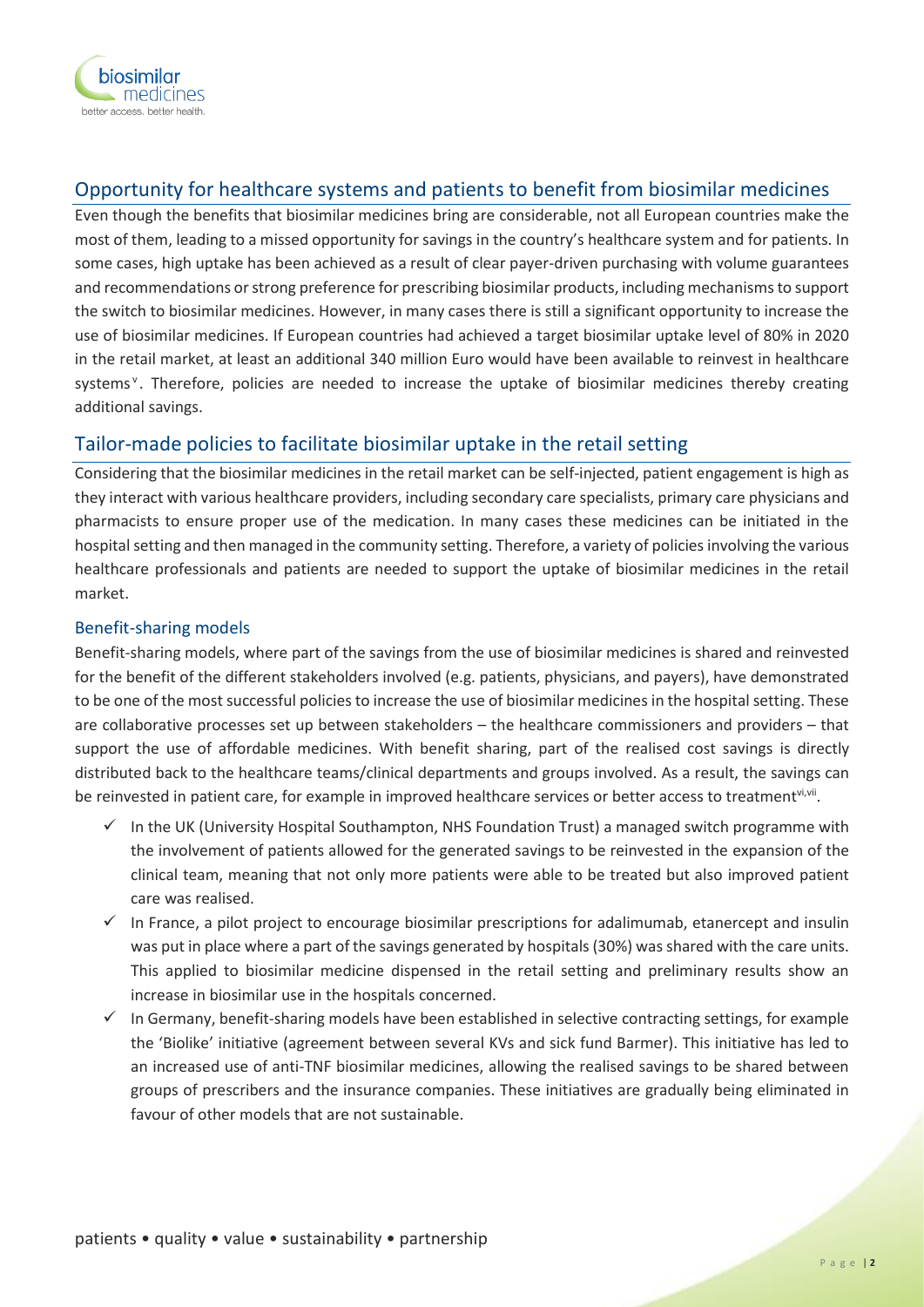

#### Incentives for physicians

A **target agreement** is an agreement made between a payer and a prescriber (or another stakeholder such as a physician organisation). The agreement includes a certain threshold of biosimilar prescribing in return for a reward, that should be reinvested into patient care. The reward can be financial, but there is no obligation for the physician to prescribe the biosimilar or the most cost-effective therapy. Whereas a target agreement is more of a shared responsibility between payer and prescriber, the establishment of **quotas** can be a government-set aspirational percentage figure or is more of an enforcement tool as it enables the payer to set penalties when a threshold of cost-efficient prescribing is not met. Quotas are often put in place as a policy when the establishment of target agreements did not provide optimal results<sup>viii</sup>. The success of quotas and target agreements is highly dependent on the effectiveness of the communication strategies to inform prescribers, on the incentives that are used and on the effectiveness of the mechanisms put in place to monitor adherence to these quotas and target agreements.

- ✓ In Ireland, the National Health Service put in place a '*Best Value'* Adalimumab programme where biosimilar medicines were placed on the high-tech HUB with a recommendation for a preferred product. In addition, the HSE implemented a benefit-sharing monetary incentive per switch for the consultant lead teams.
- ✓ In France, measures introduced since 2016 encourage physicians to increase prescriptions of retail products such as etanercept, adalimumab and insulin glargine biosimilar in ambulatory care.
- $\checkmark$  In several regions in Germany, for example in Westfalen-Lippe, physicians and insurers developed "best in class" target agreements and quota regulations for biosimilar prescription, resulting in an increase of biosimilar use. This was achieved by clear and transparent information for physicians regarding safety and efficacy of biosimilar medicine and regular communication to physicians regarding biosimilar availability.

#### Education and incentives for patients

Even though the first biosimilar medicine was approved over 15 years ago, not all patients are familiar with biosimilar medicines. As such valuable resources from authorities, like the European Commission's Consensus Information Document<sup>ix</sup>, should be employed and widely distributed to guarantee patient education and **information** about these medicines. In addition, local initiatives to build patient trust in biosimilar medicines can also have a dramatic effect on biosimilar acceptance.

 $\checkmark$  Through a letter that was signed by every member of the multidisciplinary team at Guy's and St Thomas' Foundation Trust in the UK, education and information was shared with patients to support a switch to an etanercept biosimilar as part of a shared decision-making process.

In many countries<sup>1</sup>, patient out-of-pocket payments are part of the price to be paid for a medicine<sup>x,xi</sup>. While it is arguable that patient co-payment is a barrier to patient access to medicines, it has already been shown that a lower co-payment for generic medicines led to a better adherence to treatment<sup>xii</sup>.

In countries where co-payment for biological medicines, including biosimilar medicines, is in place, **the level of co-payment for the biosimilar medicines should be lower** in order to incentivise the patient and prescriber to

 $1$  Co-payment for biological medicines, including biosimilar medicines is applied in: Austria, Belgium, Bulgaria, Estonia, Finland, Germany, Hungary, Lithuania, Poland, Romania, Portugal, Spain, Sweden and Switzerland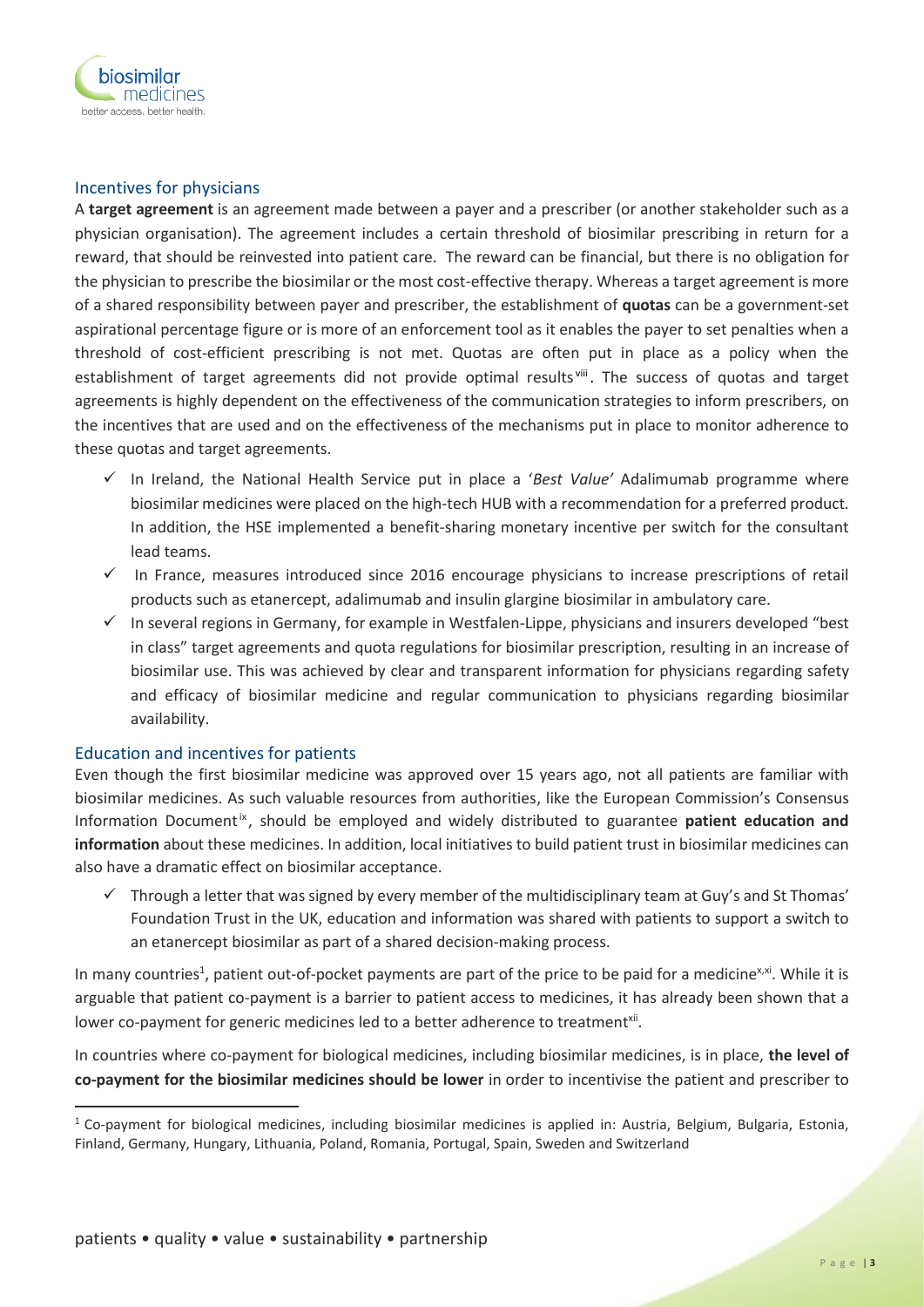

switch to the most cost-efficient medicine. In the cases where the co-payment is equal between the reference product and the biosimilar medicine, the payer (public and/or private) could (partially) reimburse the copayment of the biosimilar to create a patient preference and as such stimulate competition.

- $\checkmark$  In Poland, medicines in the retail market are part of reimbursement groups. Within these groups, the reimbursement level is set by the least costly product. Therefore, the patient co-payment differs among medicines in the group and patients pay a lower co-payment for the less expensive medicines than for the more expensive alternatives.
- $\checkmark$  In Slovakia, there is no co-payment for the biosimilar insulins, while the originators are only partially reimbursed. This has helped drive the uptake of biosimilar insulins in Slovakia.

In addition to a differentiated co-payment that encourages the use of biosimilar medicines, negative patient incentives that support the use of originators should be removed (e.g. when the patient co-pays less for an overall more expensive originator).

\* In Romania, the reimbursement system allows a premium of 20% for referenced product over the biosimilar price which artificially limits the incentives for payers or physicians to consider switching to the biosimilar.

#### Encouraging biosimilar prescription

While financial incentives to prescribe biosimilar medicines are capable of increasing biosimilar use in a relatively short period, non-financial incentive policies can be as successful in encouraging biosimilar uptake as well as in increasing awareness for the benefits of prescribing biosimilar medicines. Several actions can be taken to increase the prescribing of biosimilar medicines.

**Biosimilar education and switching guidance** can support physicians in engaging with patients to start treatment with or switch the patient to a biosimilar medicine. The European Medicines Agency has published an information guide for healthcare professionals to provide reference information on both the science and regulation underpinning the use of biosimilars.<sup>xiii</sup> Ensuring all stakeholders have confidence in and understanding of biosimilar medicines is critical for patient and physician acceptance. Statements from health authorities supporting that it is appropriate to switch to biosimilar medicines can instil confidence in the use of these medicines.

- $\checkmark$  In Ireland, the HPRA published a statement in 2020 which stated that once a biosimilar has been approved, it can be considered appropriate to switch, should a prescribing physician wish to do<sup>xiv</sup>.
- ✓ The Portugal National Therapeutic Formulary Commission stated in 2018 that sufficient evidence existed that a switch from the reference biological medicine to the respective biosimilar medicine would not cause loss of efficacy or increase adverse effects<sup>xv</sup>.
- $\checkmark$  In the UK, the MHRA guidance on the licensing of biosimilar products considers biosimilar medicines to be interchangeable. As a result, switching patients to the biosimilar medicine is allowed under the supervision of the prescriber and in consultation with the patient<sup>xvi</sup>.

Another tool to encourage biosimilar prescription involves the request of a **medical justification** if the prescriber does not choose the biosimilar medicine over the typically more expensive originator product or does not follow the recommendations in the guidance.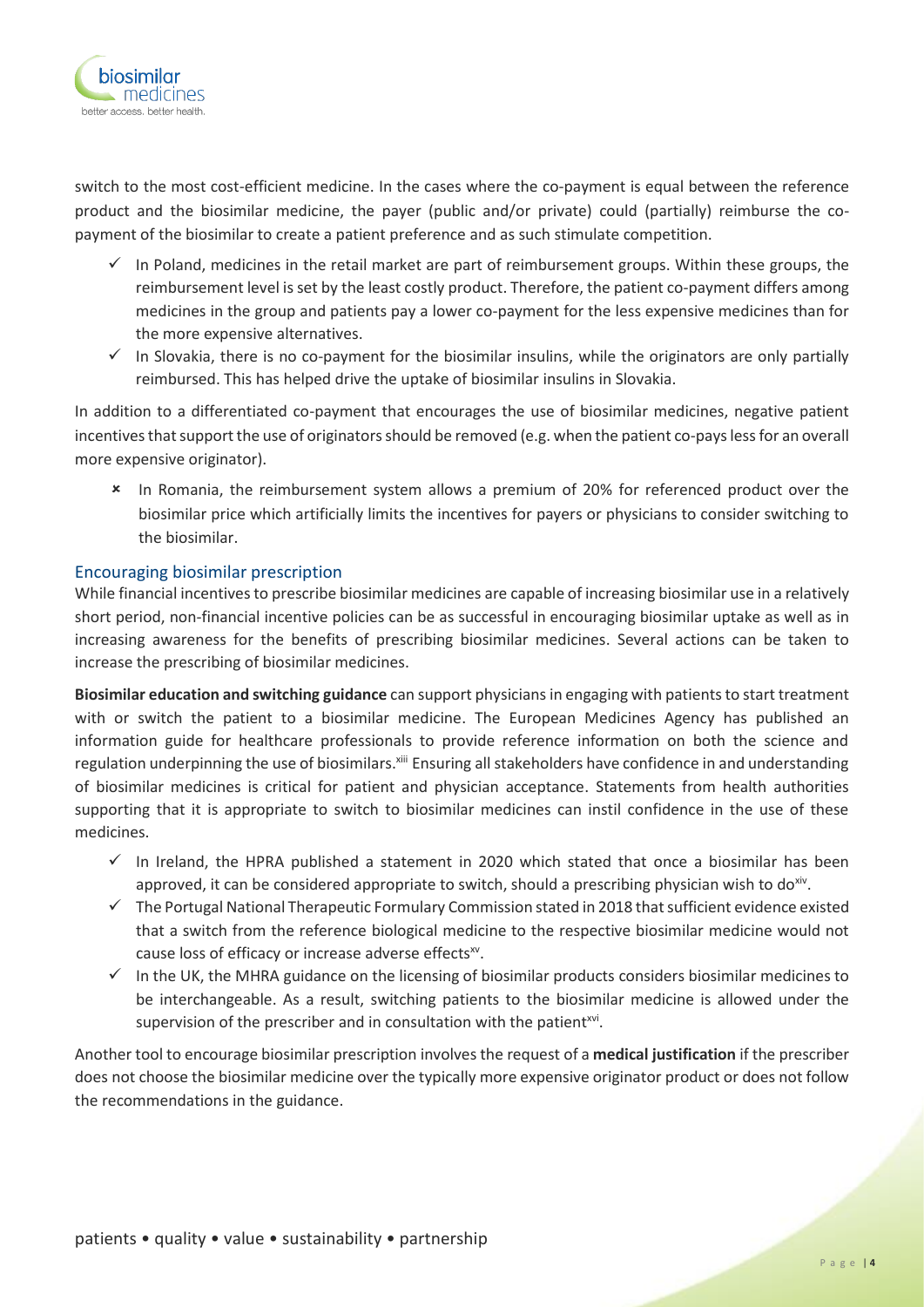

- $\checkmark$  In Italy, physicians must prescribe a preferred product (first 3 classified in the multi-winner tender). If the physician does not prescribe a preferred product, a medical justification can be requested.
- $\checkmark$  In Denmark, physicians are only allowed to prescribe medicines other than the tender winner if they provide a medical justification for that choice.

In addition, **electronic prescribing systems** could be used to encourage the prescription of biosimilar medicines. For example, they can provide additional information on savings generated by the physician or benefits gained by the healthcare system and patients due to the prescribing of biosimilar medicines. Furthermore, these systems can be used to monitor the evolution of prescribers towards reaching biosimilar prescription targets and to continuously assess biosimilar penetration levels, similarly to what is done already in some countries for generic medicines.

 $\checkmark$  In the UK, the Medicines Optimisation Dashboard was set up to look at the value that medicines deliver, making sure that they are clinically effective and cost-effective. This dashboard brings together a range of data related to the variation in medicines use and prescribing to inform the strategic medicines optimisation plans<sup>xvii</sup>.

#### Updating clinical and prescribing guidelines

The experience to date shows that biosimilar medicines bring competition, leading to a significant increase in patient access to high quality treatments and greater healthcare sustainability. Not only can more patients become eligible for treatment, but the medicines can also be used earlier in the treatment course, therefore enabling patients to live with better life quality standards<sup>xviii</sup>.

- $\checkmark$  This occurred in 2006 with the introduction of the biosimilar Filgrastim, which is used for neutropenia to support the immune system of patients under chemotherapy treatment. Between 2006 and 2016, the biosimilar Filgrastim ensured that 63% more patients obtained access to this medicine in the EU<sup>xix</sup>.
- $\checkmark$  For erythropoietin (EPO) or growth hormones, access increased considerably upon biosimilar competition and some countries were able to address unmet clinical needs<sup>xx</sup>.
- ✓ In Germany, the defined daily doses of adalimumab increased by 5 million (+29%), while real SHI costs decreased by more than 100 million euros after loss of exclusivity<sup>xxi</sup>.
- $\checkmark$  The same positive trend was seen with the entry of the first biosimilar monoclonal antibodies Infliximab and Etanercept. Biosimilar infliximab increased the number of treatment days in Europe by 28% between its launch and 2016, whereas biosimilar etanercept brought an increase of 17% in treatment days in less than one year from its launch. There was an average increase of 26% in the number of treatment days in 2016 when compared with the year before the launch of the biosimilar medicine<sup>xxii</sup>.
- $\checkmark$  The availability of biosimilar medicines for adalimumab, etanercept and infliximab has lowered the overall treatment cost of rheumatoid arthritis, allowing NICE to expand access to biological treatments for people with moderate rheumatoid arthritis that have not responded to conventional therapies. The disease affects a total of around 400,000 people in the UK, with over 150,000 having moderate rheumatoid arthritis. This means over 15% of those people with moderate rheumatoid arthritis are set to benefit from this recommendation<sup>xxiii</sup>.

As such, the updating of clinical / prescribing guidelines with the entry of biosimilar medicines can increase the prescribing options (or undo limitations) for the prescribing physicians. The update of clinical guidelines should always be accompanied by a communication campaign towards the prescribers to ensure the maximum effect.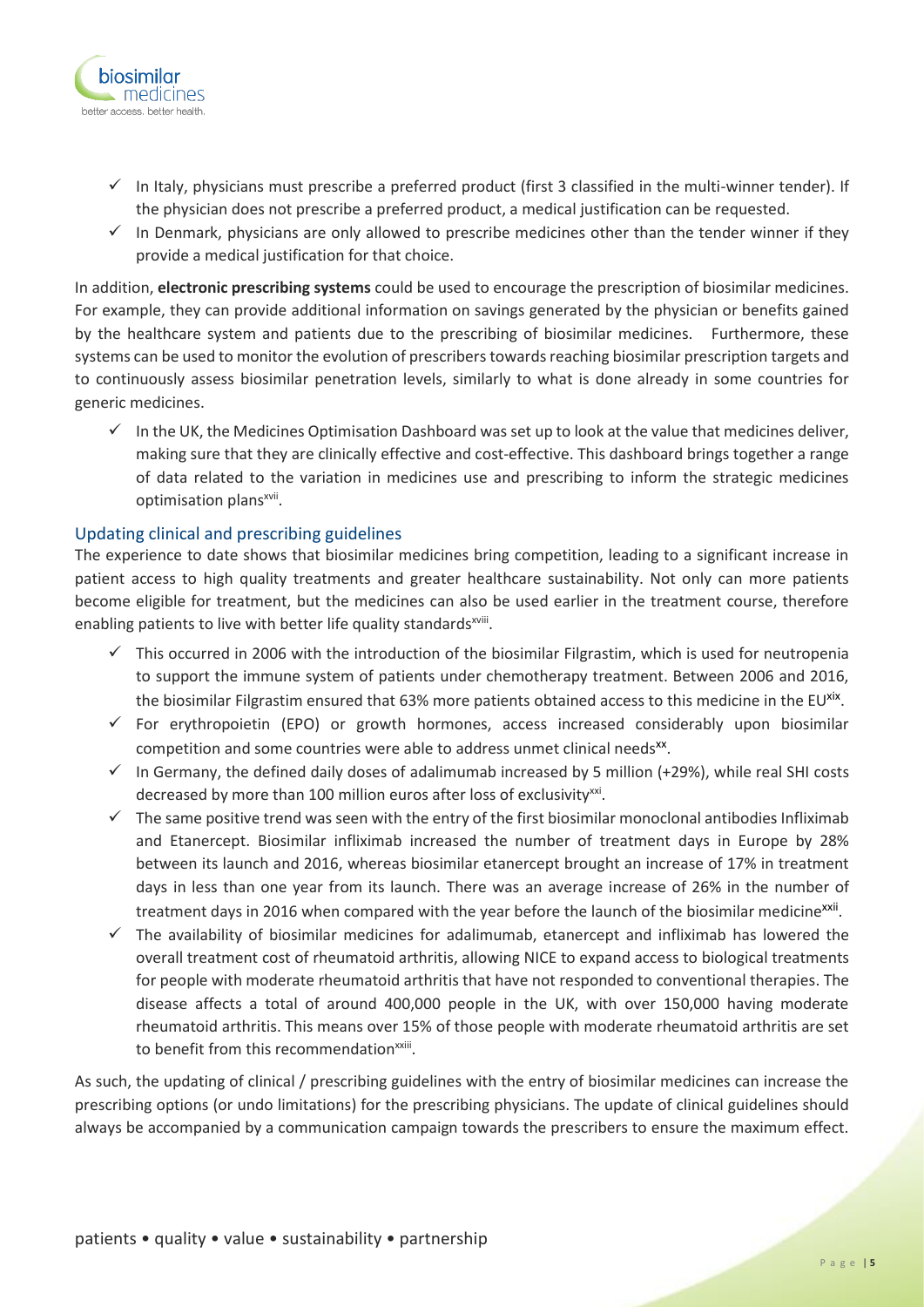

Looking ahead, unbiased medical education and updated prescriber guidelines, based on solid medical evidence, are still needed.

- $\checkmark$  NICE is reviewing the evaluation methods and processes for health technology evaluation. The aim is to support the NHS in providing high quality care that offers good value to patients and to the NHS. For example, NICE is proposing to develop a process that allows the rapid review of guidance where loss of market exclusivity and the subsequent price decrease of an originator could result in the biosimilar product being more cost-effective.
- $\checkmark$  In Italy, a study highlighted the undertreatment of around 10%-12% of rheumatoid arthritis patients who were considered eligible according to the EULAR recommendations but did not receive any biological treatment<sup>xxiv</sup>.
- $\checkmark$  In Poland, most biological medicines are only available to patients via drug programmes that are highly restrictive for prescribing physicians thus, limiting the access to biological treatments for patients. Upon biosimilar introduction the status could be reviewed to allow more prescription freedom and more patients receiving treatment.

#### Role of the pharmacist

Biosimilar medicines are developed to be highly similar to the respective reference products and are approved as having no clinically meaningful differences. As a consequence, a biosimilar medicine can be switched with its reference product under the supervision of a physician<sup>xxv</sup>. During the treatment, the consideration of individual patient factors is essential. Therefore, the role of the clinical decision maker is imperative throughout treatment with biological medicines, as these patient factors can be understood best by a physician. Biologic pharmacy substitution without the involvement of the physician is likely to adversely affect the central role of prescribers and patients (and their relationship)<sup>xxvi</sup>. For more details, please consult the **Medicines for Europe** positioning statements on physician-led switching for biosimilar medicines.

Nonetheless, for self-administered products, it is critical that all stakeholders (patient, physician, pharmacist, nurse etc.) are aligned. In the retail market, the pharmacist plays a key role in dispensing the prescribed biosimilar medicines and has a pivotal role in educating the patient and increasing the patient's confidence to use their medication.

#### Conclusion

The uptake of biosimilar medicines tends to be considerably lower in the retail setting compared to the hospital setting. Therefore, promoting the use of biosimilar medicines in the retail setting with a variety of policies involving the healthcare professionals and patients can contribute positively to patient access and healthcare budget sustainability:

- Unbiased educational resources by authorities should be employed and widely distributed.
- Up-to-date prescribing and switching guidance should be available.
- Benefit-sharing models should be implemented in the retail setting, where the savings are reinvested in improving patient care.
- Target agreements or prescribing quotas should be implemented.
- The level of co-payment should encourage the use of the most cost-efficient medicine.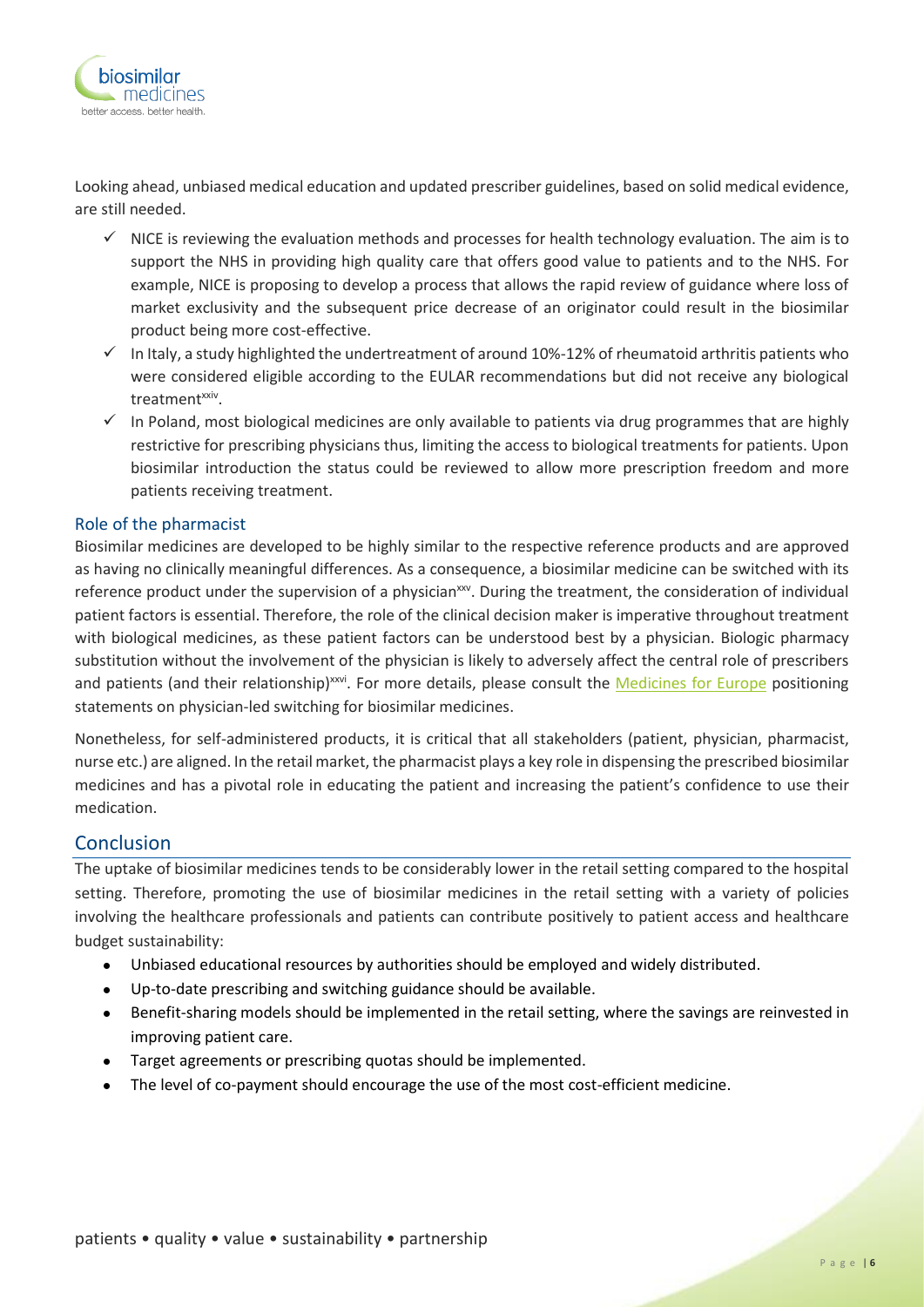

### Annex

#### Scope of the paper

The scope of the policy paper was determined based on the following categories:

| <b>Biological molecule</b>     | <b>Often</b><br>predominantly<br>dispensed via<br>retail channels | <b>Falls outside the</b><br>scope of the<br>hospital tendering<br>framework in<br>some European<br>countries | Can be self-<br>injected by<br>patients | <b>Competing</b><br>originator in retail<br>markets in most<br>countries | <b>Included</b><br>in the<br>paper? |
|--------------------------------|-------------------------------------------------------------------|--------------------------------------------------------------------------------------------------------------|-----------------------------------------|--------------------------------------------------------------------------|-------------------------------------|
| <b>Adalimumab</b>              | ☑                                                                 | ☑                                                                                                            | ☑                                       | ☑                                                                        | Yes                                 |
| <b>Bevacizumab</b>             | 図                                                                 |                                                                                                              |                                         |                                                                          | <b>No</b>                           |
| Enoxaparin Sodium <sup>1</sup> | ☑                                                                 | ☑                                                                                                            | ☑                                       | ☑                                                                        | Yes                                 |
| <b>Epoetin Alfa</b>            | 図                                                                 |                                                                                                              |                                         |                                                                          | <b>No</b>                           |
| <b>Epoetin Zeta</b>            | 図                                                                 |                                                                                                              |                                         |                                                                          | <b>No</b>                           |
| <b>Etanercept</b>              | ☑                                                                 | $\triangledown$                                                                                              | ☑                                       | ☑                                                                        | Yes                                 |
| <b>Filgrastim</b>              | ☑                                                                 | ☑                                                                                                            | ☑                                       | 図                                                                        | <b>No</b>                           |
| <b>Follitropin Alfa</b>        | 図                                                                 |                                                                                                              |                                         |                                                                          | <b>No</b>                           |
| <b>Infliximab</b>              | 図                                                                 |                                                                                                              |                                         |                                                                          | <b>No</b>                           |
| <b>Insulin Glargine</b>        | ☑                                                                 | ☑                                                                                                            | ☑                                       | ☑                                                                        | Yes                                 |
| <b>Insulin Lispro</b>          | ☑                                                                 | ☑                                                                                                            | ☑                                       | ☑                                                                        | Yes                                 |
| Pegfilgrastim                  | 図                                                                 |                                                                                                              |                                         |                                                                          | <b>No</b>                           |
| <b>Rituximab</b>               | 図                                                                 |                                                                                                              |                                         |                                                                          | <b>No</b>                           |
| Somatropin                     | 図                                                                 |                                                                                                              |                                         |                                                                          | <b>No</b>                           |
| Teriparatide <sup>1</sup>      | ☑                                                                 | ☑                                                                                                            | ☑                                       | ☑                                                                        | <b>Yes</b>                          |
| <b>Trastuzumab</b>             | 図                                                                 |                                                                                                              |                                         |                                                                          | <b>No</b>                           |

<sup>1</sup>Factors concerning specificities in the manufacturing process and the regulatory classifications impact the market share of the biosimilar 'Enoxaparin sodium' and 'Teriparatide'.

#### Methodology missed opportunity savings

The calculations were based on the sales value (average price per standard unit - ex manufacturing price) and sales volume (standard units) in 2020 in the retail market. This calculation was made in US Dollars and converted to Euro based on the 2020 exchange rate of the European Central Bank. The molecules in the scope of the paper were included: Adalimumab, Enoxaparin Sodium, Etanercept, Insulin Glargine, Insulin Lispro, Teriparatide. Countries included: AU, BE, BU, HR, CZ, EE, FI, FR, DE, DR, HU, IE, IT, LV, LT, LU, NL, NO, PL, PT, RO, SK, SL, ES, SE, CH, UK.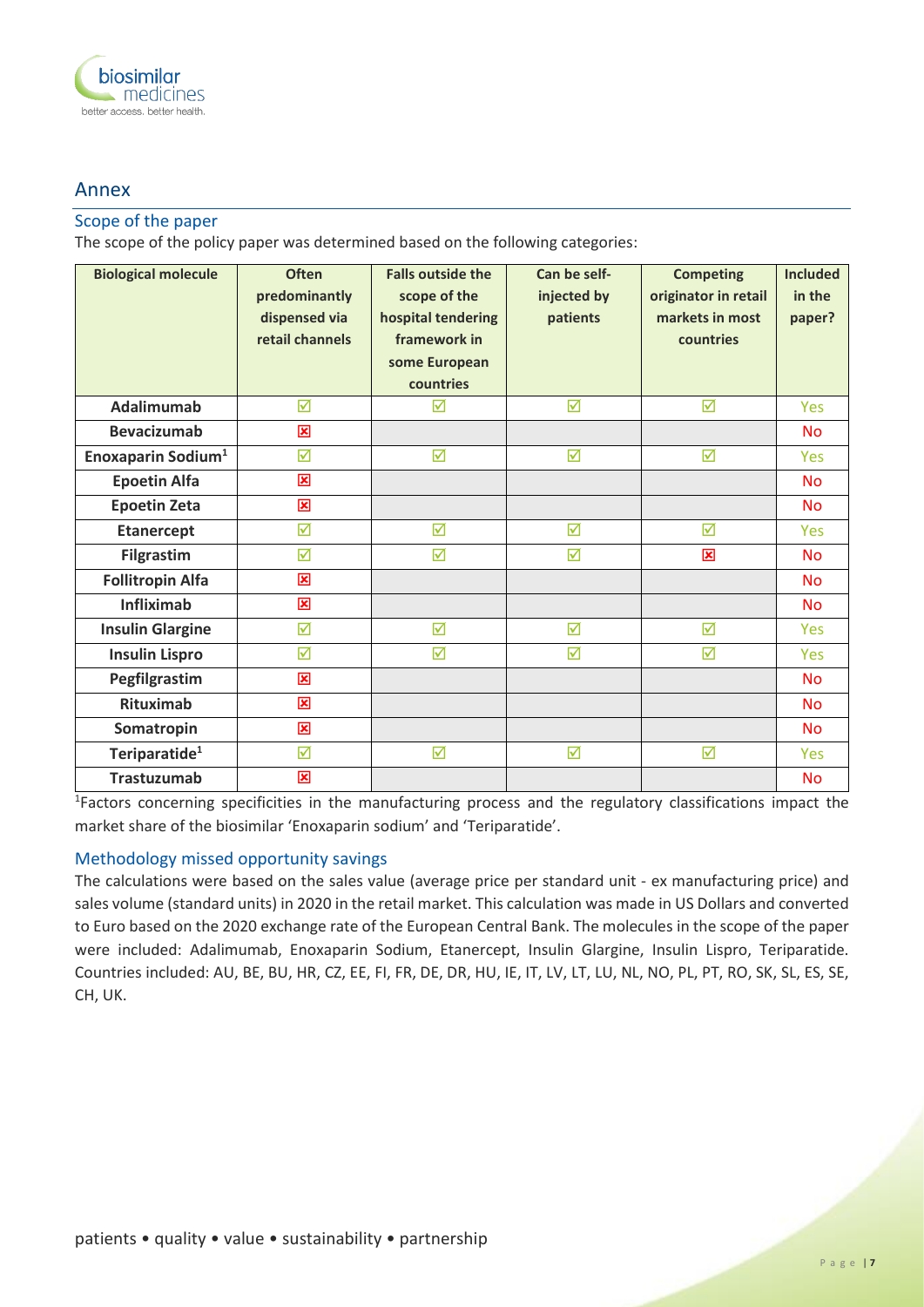

# References

<sup>i</sup> MIDAS MAT Q2 2020 data; rituximab and trastuzumab DDDs calculated via IQVIA Real World Data, Oncology Dynamics physician surveys on average cycles; pre-2009 analysis includes extrapolated treatment days for biosimilars launched between 2005 – 2008; country cohort includes 30 countries within Europe Economic Area

iiIQVIA, The impact of biosimilar competition in Europe (2020). Available from: https://www.iqvia.com/library/whitepapers/the-impact-of-biosimilar-competition-in-europe

iii IQVIA European Thought Leadership; IQVIA MIDAS Q1 2020; IQVIA Forecast Link May 2020; IQVIA Ark Patent Intelligence; Rx-only

ivIQVIA Institute (2018) - Advancing Biosimilar Sustainability in Europe - [https://www.iqvia.com/institute/reports/advancing](https://www.iqvia.com/institute/reports/advancing-biosimilar-sustainability-in-europe)[biosimilar-sustainability-in-europe](https://www.iqvia.com/institute/reports/advancing-biosimilar-sustainability-in-europe)

v IQVIA SMART - Global MIDAS Edition 2020

vi NHS England. Principles for sharing the benefits associated with more efficient use of medicines not reimbursed through national prices. Created: 2014. Available from: [https://www.england.nhs.uk/wp-content/uploads/2014/01/princ-shar](https://www.england.nhs.uk/wp-content/uploads/2014/01/princ-shar-benefits.pdf)[benefits.pdf](https://www.england.nhs.uk/wp-content/uploads/2014/01/princ-shar-benefits.pdf)

vii Read C. Specialist nurses support cost effective drugs for treatment. HSJ, 2017. Available from: <https://www.hsj.co.uk/nursing/specialist-nurses-support-cost-effective-drugs-for-treatment/7015632.article>

viii Evelien Moorkens et al. Policies for biosimilar uptake in Europe: An overview. PLoS One. 2017 Dec 28;12(12):e0190147 Available from:<https://doi.org/10.1371/journal.pone.0190147>

 $i<sup>x</sup>$  European Commission – Information for patients: What I need to know about biosimilar medicines. Available from: <https://ec.europa.eu/docsroom/documents/26643>

<sup>x</sup> HOPE (2015) - Out-of-pocket payments In healthcare systems in the European Union. Available from: [http://www.hope.be/wp-content/uploads/2015/11/99\\_2015\\_HOPE-REPORT\\_Out-of-pocket-payments-in-healthcare](http://www.hope.be/wp-content/uploads/2015/11/99_2015_HOPE-REPORT_Out-of-pocket-payments-in-healthcare-systems-in-the-European-Union.pdf)[systems-in-the-European-Union.pdf](http://www.hope.be/wp-content/uploads/2015/11/99_2015_HOPE-REPORT_Out-of-pocket-payments-in-healthcare-systems-in-the-European-Union.pdf)

xi Medicines for Europe – Biosimilar market review. Available from: [https://www.medicinesforeurope.com/wp](https://www.medicinesforeurope.com/wp-content/uploads/2021/03/Biosimilar%20Market%20Review-Final.pdf)[content/uploads/2021/03/Biosimilar%20Market%20Review-Final.pdf](https://www.medicinesforeurope.com/wp-content/uploads/2021/03/Biosimilar%20Market%20Review-Final.pdf)

xii IGES Study (2015) Value of Generic Medicines. Available from: [https://www.medicinesforeurope.com/2015/10/05/iges](https://www.medicinesforeurope.com/2015/10/05/iges-report-value-of-generic-medicines-health-economics-study-berlin-5-october-2015/)[report-value-of-generic-medicines-health-economics-study-berlin-5-october-2015/](https://www.medicinesforeurope.com/2015/10/05/iges-report-value-of-generic-medicines-health-economics-study-berlin-5-october-2015/)

xiii European Medicines Agency, European Comission. Biosimilars in the EU - Information guide for healthcare professionals. 2019;1–40. Available from: [https://www.ema.europa.eu/en/documents/leaflet/biosimilars-eu-information-guide](https://www.ema.europa.eu/en/documents/leaflet/biosimilars-eu-information-guide-healthcare-professionals_en.pdf)[healthcare-professionals\\_en.pdf](https://www.ema.europa.eu/en/documents/leaflet/biosimilars-eu-information-guide-healthcare-professionals_en.pdf)

xiv Health Products Regulatory Authority. Guide to Biosimilars for Healthcare Professionals. 2020. Available from: [https://www.hpra.ie/docs/default-source/publications-forms/guidance-documents/guide-to-biosimilars-for-healthcare](https://www.hpra.ie/docs/default-source/publications-forms/guidance-documents/guide-to-biosimilars-for-healthcare-professionals-v3.pdf?sfvrsn=22)[professionals-v3.pdf?sfvrsn=22](https://www.hpra.ie/docs/default-source/publications-forms/guidance-documents/guide-to-biosimilars-for-healthcare-professionals-v3.pdf?sfvrsn=22)

xv Medicines for europe - Biosimilars overview of positions on physician-led switching <https://www.medicinesforeurope.com/docs/M-Biosimilars-Overview-of-positions-on-physician-led-switching.pdf>

xvi MHRA guidance on the licensing of biosimilar products [https://www.gov.uk/government/consultations/mhra-draft](https://www.gov.uk/government/consultations/mhra-draft-guidance-on-the-licensing-of-biosimilar-products/consultation-document-mhra-guidance-on-the-licensing-of-biosimilar-products)[guidance-on-the-licensing-of-biosimilar-products/consultation-document-mhra-guidance-on-the-licensing-of-biosimilar](https://www.gov.uk/government/consultations/mhra-draft-guidance-on-the-licensing-of-biosimilar-products/consultation-document-mhra-guidance-on-the-licensing-of-biosimilar-products)[products](https://www.gov.uk/government/consultations/mhra-draft-guidance-on-the-licensing-of-biosimilar-products/consultation-document-mhra-guidance-on-the-licensing-of-biosimilar-products)

xvii <https://www.nhsbsa.nhs.uk/epact2/dashboards-and-specifications/medicines-optimisation-dashboard>